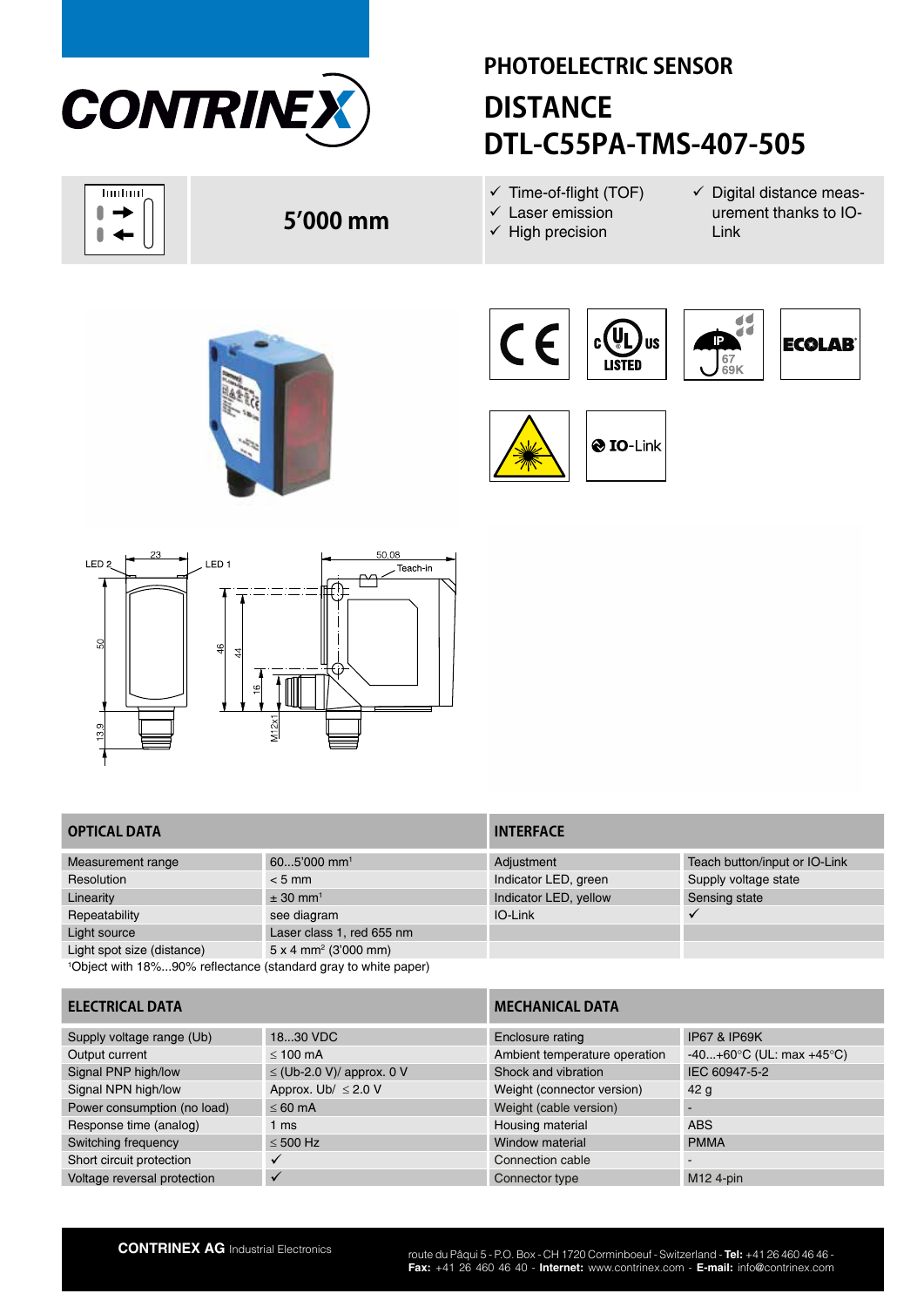|                    | Target Measurement range |  |  |
|--------------------|--------------------------|--|--|
| 90%                | 605'000 mm               |  |  |
| $\blacksquare$ 18% | $605'000$ mm             |  |  |
| 6%                 | 603'000 mm               |  |  |

### **MEASUREMENT RANGE IO-LINK FUNCTIONALITIES**

| <b>IO-Link version</b>   | 1.1                                                                   |
|--------------------------|-----------------------------------------------------------------------|
| SIO mode                 | Supported                                                             |
| Data storage             | Supported                                                             |
| <b>Baudrate</b>          | COM2 (38.4 kBaud)                                                     |
| Process data             | Measurement value, switching outputs 1 & 2, signal quality            |
| Parameters               | According to IO-Link "Smart Sensor Profile", teach functions, etc.    |
| <b>Special functions</b> | Counter operating hours & switch cycles, filter, signal quality level |
|                          | control, etc.                                                         |

IO-Link specifications and IODD files may be downloaded from www.contrinex.com (Download section)

# **REPEATABILITY1**



 $6\sigma/1\sigma$  $[mm]$  $90\% /$  $18% /$ Ħ  $6\%$  /  $25/4.1$  $20/3.3$  $15/2.5$  $\underline{\mathbf{X}}$  [m]  $\overline{0}$  $\overline{2}$  $\overline{3}$ ₳  $\overline{A}$  $X[m]$ 2

1 At constant ambient conditions



### **WIRING DIAGRAM PIN ASSIGNMENT**



### **AVAILABLE TYPES**

| <b>Part number</b>                                                                     | <b>Part reference</b> | <b>Polarity</b>     | <b>Connection</b>   | Output (A1)           | Input $(A2)$ |
|----------------------------------------------------------------------------------------|-----------------------|---------------------|---------------------|-----------------------|--------------|
| 628-000-702                                                                            | DTL-C55PA-TMS-407-505 | PNP/NPN auto-detect | Connector M12 4-pin | Light/Dark-on/IO-Link | Teach        |
| Note: additional suffix can appear to indicate a revision version or a special version |                       |                     |                     |                       |              |

*Note: additional suffix can appear to indicate a revision version or a special version.*

Operators of the products we supply are responsible for compliance with measures for the protection of persons. The use of our equipment in applications where the safety of persons might be at risk is only authorized if the operator observes and implements separate, appropriate and necessary measures for the protection of persons and machines. Terms of delivery and rights to change design reserved.

**CONTRINEX AG** Industrial Electronics route du Pâqui 5 - P.O. Box - CH 1720 Corminboeuf - Switzerland - **Tel:** +41 26 460 46 46 -**Fax:** +41 26 460 46 40 - **Internet:** www.contrinex.com - **E-mail:** info@contrinex.com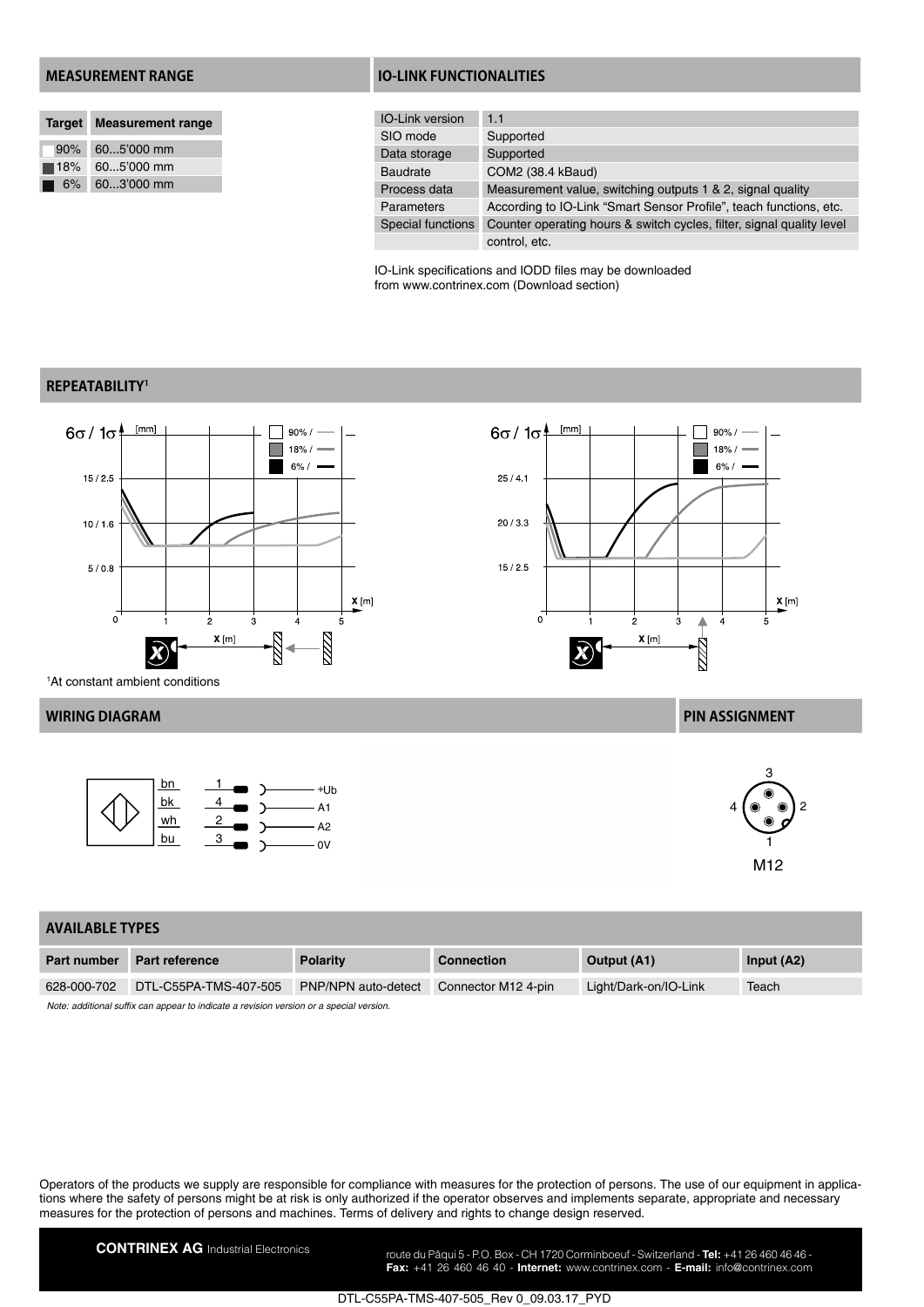

huduul 0  $\rightarrow$  $\begin{array}{c} \hline \end{array}$  $\blacktriangleleft$ 

# **DÉTECTEUR PHOTOÉLECTRIQUE DISTANCE DTL-C55PA-TMS-407-505**

 $\checkmark$  Time-of-flight (TOF)  $\checkmark$  Émission laser

 $\checkmark$  Haute précision

 $\checkmark$  Mesure de distance numérique grâce à IO-Link





**O** IO-Link



## **DONNÉES OPTIQUES INTERFACE**

| Domaine de mesure                                                         | $605'000$ mm <sup>1</sup>               | Réglage               | Bouton/entrée 'teach' ou IO-Link  |  |
|---------------------------------------------------------------------------|-----------------------------------------|-----------------------|-----------------------------------|--|
| Résolution                                                                | $< 5$ mm                                | Indicateur LED, vert  | État de la tension d'alimentation |  |
| Linéarité                                                                 | $\pm$ 30 mm <sup>1</sup>                | Indicateur LED, jaune | État de détection                 |  |
| Répétabilité                                                              | voir schéma                             | IO-Link               |                                   |  |
| Source lumineuse                                                          | Laser classe 1, rouge 655 nm            |                       |                                   |  |
| Taille tache lumineuse (distance)                                         | $5 \times 4$ mm <sup>2</sup> (3'000 mm) |                       |                                   |  |
| <sup>1</sup> Objet avec 18%90% de réflectance (papier grisblanc standard) |                                         |                       |                                   |  |

| Réglage               | Bouton/entrée 'teach' ou IC  |
|-----------------------|------------------------------|
| Indicateur LED, vert  | Etat de la tension d'aliment |
| Indicateur LED, jaune | Etat de détection            |
| IO-Link               |                              |
|                       |                              |

| <b>DONNÉES ÉLECTRIQUES</b>            |                        | <b>DONNÉES MÉCANIQUES</b>    |                                             |  |
|---------------------------------------|------------------------|------------------------------|---------------------------------------------|--|
| Tension d'alimentation (Ub)           | 1830 VDC               | Indice de protection         | <b>IP67 &amp; IP69K</b>                     |  |
| Courant de sortie                     | $< 100$ mA             | Temp. ambiante d'utilisation | $-40+60^{\circ}C$ (UL: max $+45^{\circ}C$ ) |  |
| Signal PNP high/low                   | ≤ (Ub-2.0 V)/ env. 0 V | Chocs et vibrations          | IEC 60947-5-2                               |  |
| Signal NPN high/low                   | env. Ub/ $\leq$ 2.0 V  | Poids (version connecteur)   | 42 <sub>q</sub>                             |  |
| Consommation (hors charge)            | $\leq 60$ mA           | Poids (version câble)        |                                             |  |
| Temps de réponse (analogique)         | 1 <sub>ms</sub>        | Matériau du boîtier          | <b>ABS</b>                                  |  |
| Fréquence de commutation              | $< 500$ Hz             | Matériau de la fenêtre       | <b>PMMA</b>                                 |  |
| Protection contre les courts circuits | $\checkmark$           | Câble de raccordement        |                                             |  |
| Protection contre les inversions      | $\checkmark$           | Type de connecteur           | M <sub>12</sub> 4 pins                      |  |
|                                       |                        |                              |                                             |  |



**5'000 mm**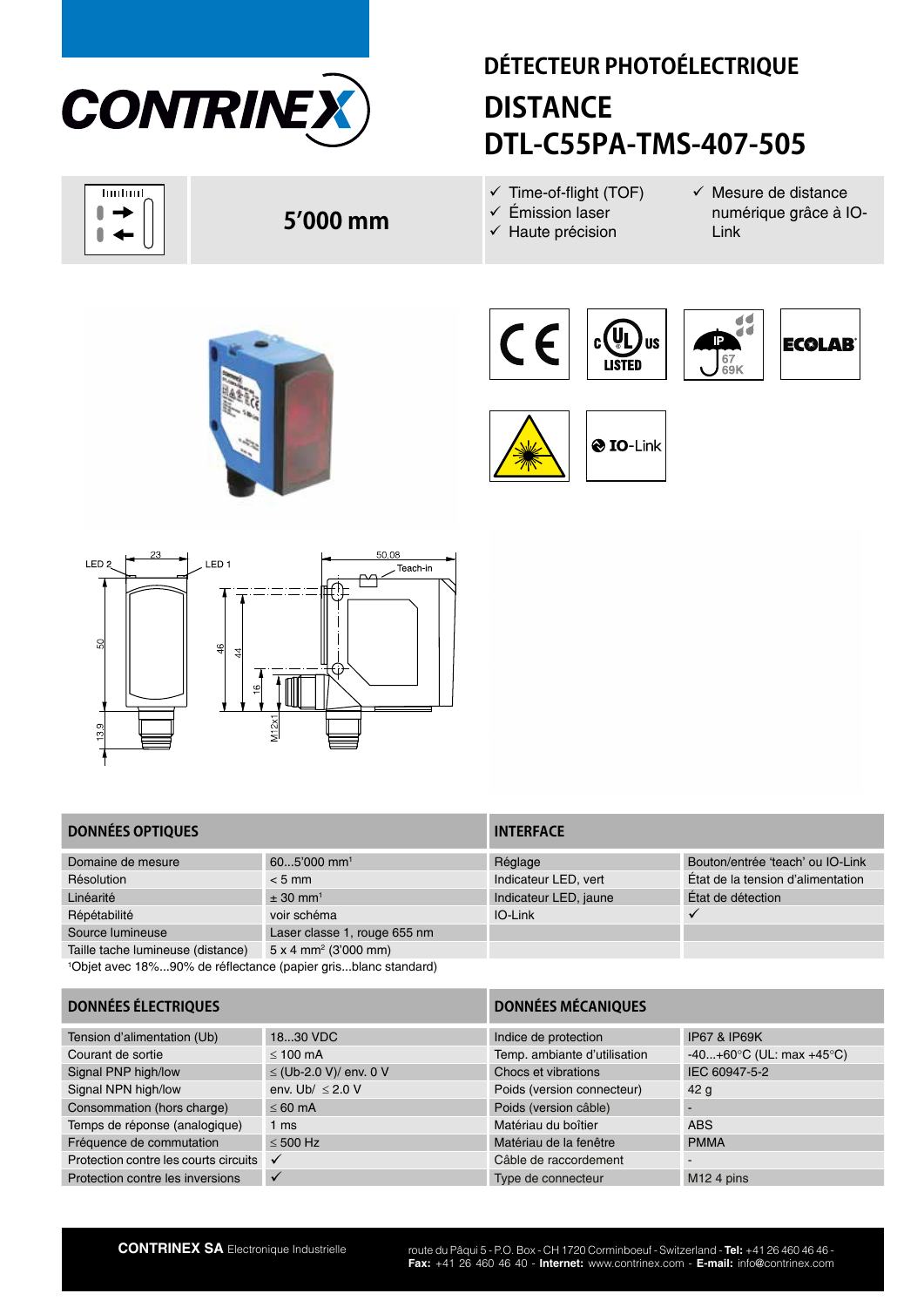| Cible Domaine de mesure |
|-------------------------|
| $90\%$ 605'000 mm       |
| $18\%$ 605'000 mm       |
| 6% 603'000 mm           |

### **DOMAINE DE MESURE FONCTIONNALITÉS IO-LINK**

| Version IO-Link     | 1.1                                                             |
|---------------------|-----------------------------------------------------------------|
| Mode SIO            | Disponible                                                      |
| Data storage        | <b>Disponible</b>                                               |
| Baudrate            | COM2 (38.4 kBaud)                                               |
| Process data        | Valeur de la mesure, état des sorties 1 et 2, qualité du signal |
| Paramètres          | Selon IO-Link "Smart Sensor Profile", fonctions teach, etc.     |
| Fonctions spéciales | Compteur des heures d'opération et de détections, filtre,       |
|                     | contrôle de la qualité du signal                                |

Les spécifications IO-Link et les fichiers IODD peuvent être téléchargés depuis www.contrinex.com (onglet Télécharger)

# **RÉPÉTABILITÉ1**



 $6\sigma/1\sigma$  $[mm]$  $90% /$  $18% /$  $6% /$  $25/4.1$  $20/3.3$  $15/2.5$  $\underline{\mathbf{X}}$  [m]  $\overline{0}$  $\overline{2}$  $\overline{3}$ ₳  $\overline{A}$ 5  $X[m]$ 2

1 Dans des conditions ambiantes constantes

## **SCHÉMA DE RACCORDEMENT ATTRIBUTION DES PINS**





| <b>TYPES DISPONIBLES</b> |                       |                      |                     |                         |             |
|--------------------------|-----------------------|----------------------|---------------------|-------------------------|-------------|
| No. d'article            | <b>Désignation</b>    | Polarité             | Raccordement        | Sortie (A1)             | Entrée (A2) |
| 628-000-702              | DTL-C55PA-TMS-407-505 | PNP/NPN détect. auto | Connect. M12 4 pins | en/sans récept./IO-Link | Teach       |
|                          |                       |                      |                     |                         |             |

*Remarque: la présence d'un suffixe supplémentaire indique une version révisée ou une version spéciale.*

Les exploitants des produits que nous fournissons sont tenus d'assurer des mesures adéquates de protection des personnes. L'utilisation de nos appareils dans des applications comportant un risque possible pour la sécurité des personnes n'est admissible que si l'exploitant observe et met en œuvre des mesures séparées, appropriées et nécessaires pour la protection des personnes et des machines. Sous réserve de modifications et de possibilités de livraison.

CONTRINEX SA Electronique Industrielle route du Pâqui 5 - P.O. Box - CH 1720 Corminboeuf - Switzerland - Tel: +41 26 460 46 46 -

**Fax:** +41 26 460 46 40 - **Internet:** www.contrinex.com - **E-mail:** info@contrinex.com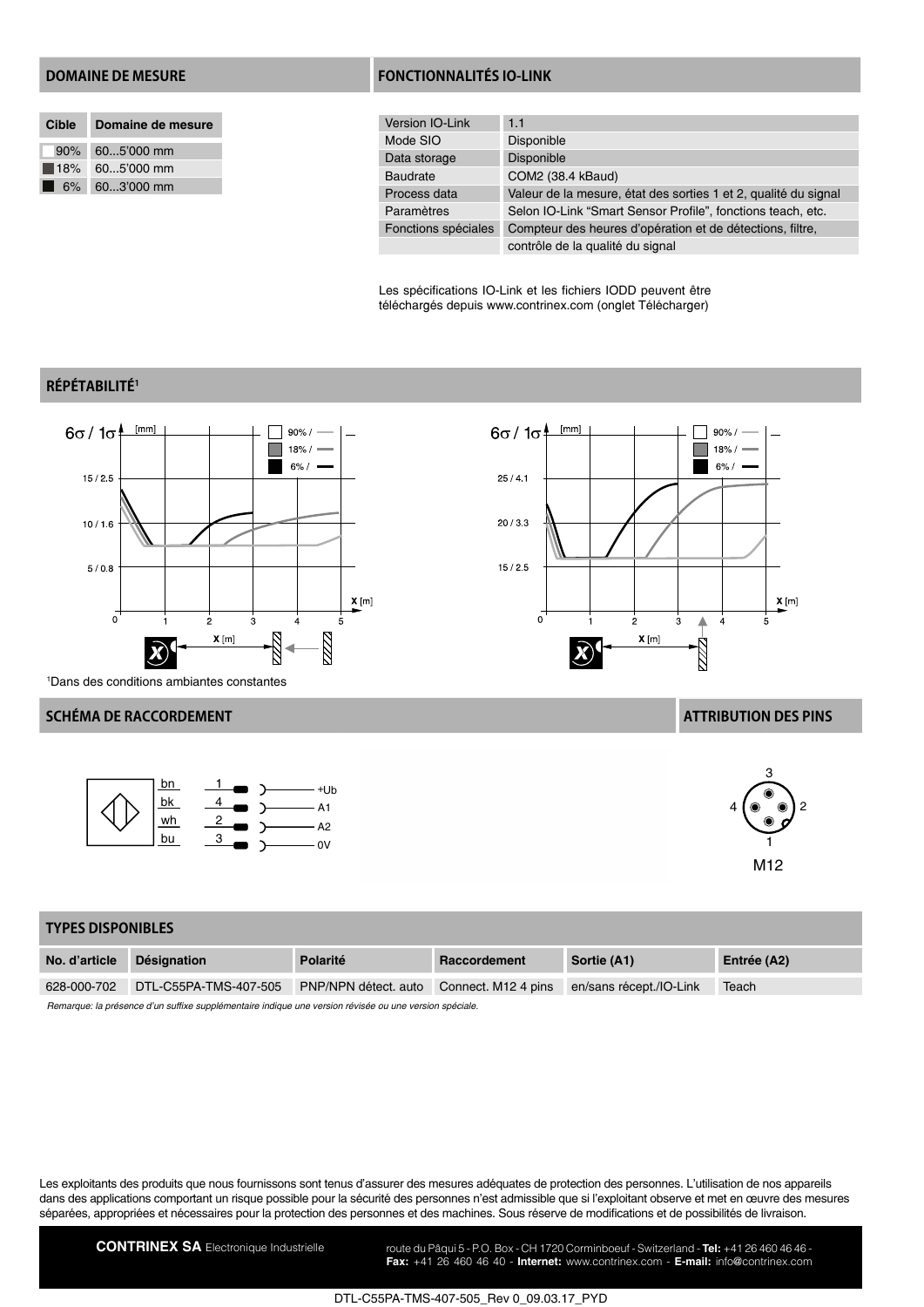

huduul 0  $\rightarrow$  $\blacksquare$  $\blacktriangleleft$ 

# **PHOTOELEKTRISCHER SENSOR DISTANZ DTL-C55PA-TMS-407-505**

- $\checkmark$  Time-of-flight (TOF)  $\checkmark$  Laseremission
- $\checkmark$  Digitale Abstandsmessung dank IO-Link
- 
- 
- $\checkmark$  Hohe Präzision





**O** IO-Link



| S             | $\frac{6}{4}$<br>4           |
|---------------|------------------------------|
| $\frac{9}{2}$ | $\frac{6}{1}$<br>M12x1<br>__ |
|               |                              |

# **OPTISCHE DATEN INTERFACE**

| Messbereich                                                             | $605'000$ mm <sup>1</sup>               | Einstellung       | Teach-Taste/Eingang oder IO-Link |
|-------------------------------------------------------------------------|-----------------------------------------|-------------------|----------------------------------|
| Auflösung                                                               | $< 5$ mm                                | Anzeige-LED, grün | Versorgungsspannungs-Status      |
| Linearität                                                              | $\pm$ 30 mm <sup>1</sup>                | Anzeige-LED, gelb | Erfassungsstatus                 |
| Wiederholgenauigkeit                                                    | siehe Schema                            | IO-Link           |                                  |
| Lichtquelle                                                             | Laserklasse 1, rot 655 nm               |                   |                                  |
| Lichtfleckgrösse (Entfernung)                                           | $5 \times 4$ mm <sup>2</sup> (3'000 mm) |                   |                                  |
| <sup>1</sup> Objekt mit 1890% Reflexion (standardgraues-weisses Papier) |                                         |                   |                                  |

| Einstellung       | Teach-Taste/Eingang oder IO-Link |
|-------------------|----------------------------------|
| Anzeige-LED, grün | Versorgungsspannungs-Status      |
| Anzeige-LED, gelb | Erfassungsstatus                 |
| $IO$ -l ink       |                                  |
|                   |                                  |
|                   |                                  |

| <b>ELECTRISCHE DATEN</b>      |                       | <b>MECHANISCHE DATEN</b>    |                                             |  |
|-------------------------------|-----------------------|-----------------------------|---------------------------------------------|--|
| Versorgungsspannungsber. (Ub) | 1830 VDC              | Schutzart                   | <b>IP67 &amp; IP69K</b>                     |  |
| Ausgangsstrom                 | $\leq 100$ mA         | Umgebungstemperatur Betrieb | $-40+60^{\circ}C$ (UL: max $+45^{\circ}C$ ) |  |
| PNP-Signal high/low           | ≤ (Ub-2.0 V)/ ca. 0 V | Schocks und Vibrationen     | IEC 60947-5-2                               |  |
| NPN-Signal high/low           | ca. Ub/ $\leq$ 2.0 V  | Gewicht (Steckerversion)    | 42 g                                        |  |
| Stromaufnahme (ohne Last)     | $< 60 \text{ mA}$     | Gewicht (Kabelversion)      |                                             |  |
| Ansprechzeit (analog)         | 1 ms                  | Gehäusematerial             | <b>ABS</b>                                  |  |
| Schaltfrequenz                | $\leq 500$ Hz         | Fenstermaterial             | <b>PMMA</b>                                 |  |
| Kurzschlussschutz             |                       | Anschlusskabel              | $\overline{\phantom{a}}$                    |  |
| Verpolungsschutz              |                       | Anschlussstecker            | M12 4-Pin                                   |  |